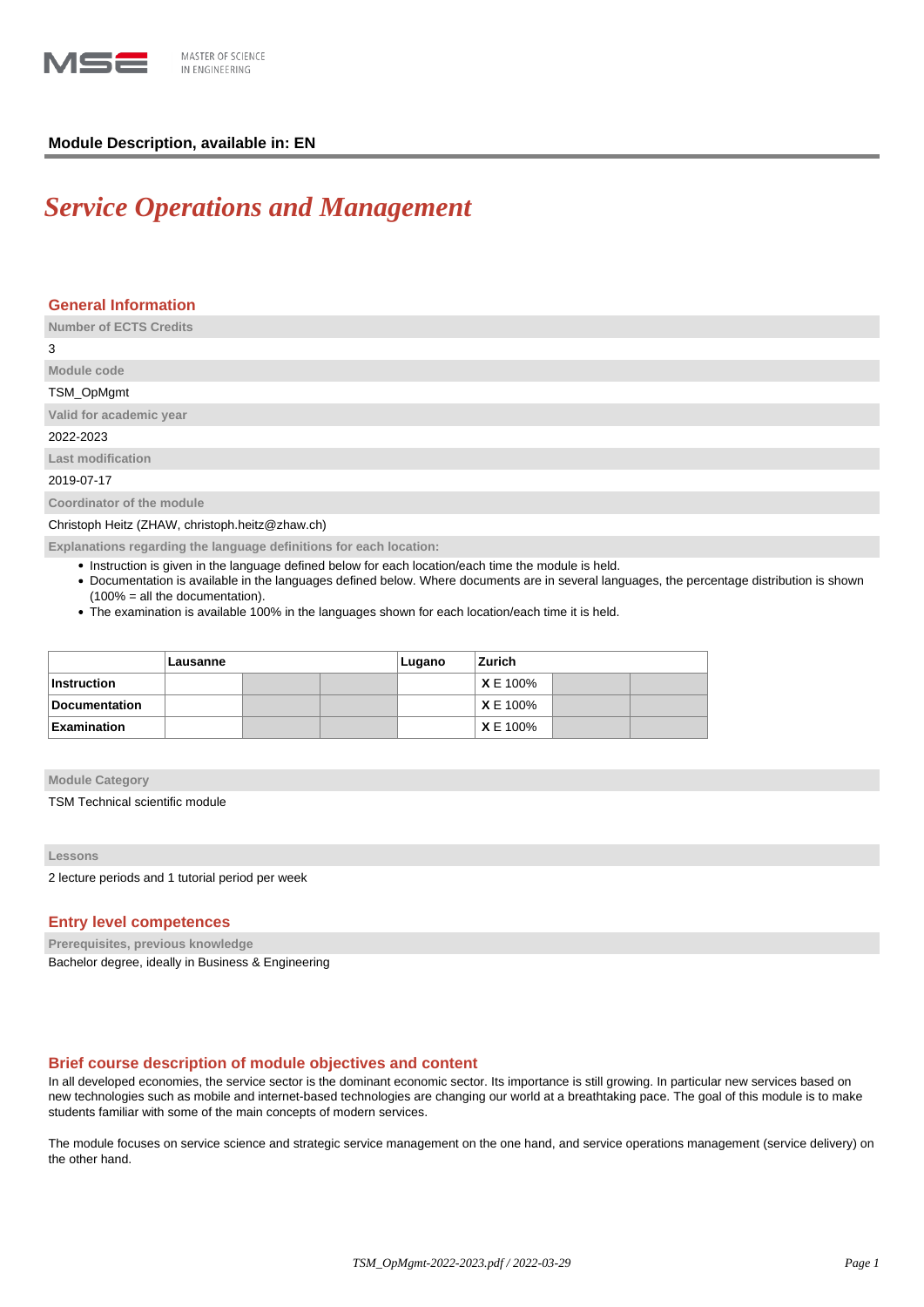## **Aims, content, methods**

**Learning objectives and acquired competencies**

The students…

- Know the economic importance of services. They know how service delivery differs from manufacturing.
- Know the co-creation of value and the fundamentals of Service Dominant Logic as paradigms for understanding services.
- Are able to describe a service both from the perspective of a customer (value creation, perceived value) as well as from the perspective of a provider (value capture)
- Are familiar with the most important operational challenges of a service provider. They are able to apply important service-specific models of Operations Management.
- Understand the principles of service science and are able to generate and assess new service models

**Contents of module with emphasis on teaching content**

Service basics (3 weeks):

- Economic importance of services in developed oconomies
- What is a service? Service systems, coproduction and value co-creation, Service-Dominant Logic.
- Services are an experience: The service encounter
- service quality, the gap model, SERVQUAL

Service Operations Management (7 weeks):

- Managing Capacity and Demand, Capacity planning and queuing
- Managing waiting lines
- Value creation process according to Service Dominant Logic, Value for customers / conjoint analysis.
- Value for providers: Customer lifetime value and Customer Equity
- Yield management as an example of service system optimization

Service Engineering (4 weeks):

- Service optimization: Best Service is no service
- New trends in services, service workshop
- Excursion

**Teaching and learning methods**

- Theory with exercises
- group assignments
- case work

**Literature**

[1] James A. Fitzsimmons, Mona J. Fitzsimmons: Service Management: Operations, Strategy, Information Technology

### **Assessment**

**Certification requirements**

Module does not use certification requirements

**Basic principle for exams**

**As a rule, all the standard final exams for modules and also all resit exams are to be in written form**

**Standard final exam for a module and written resit exam Kind of exam**

written

**Duration of exam**

120 minutes

**Permissible aids**

Aids permitted as specified below:

**Permissible electronic aids**

No electronic aids permitted

**Other permissible aids** Open book